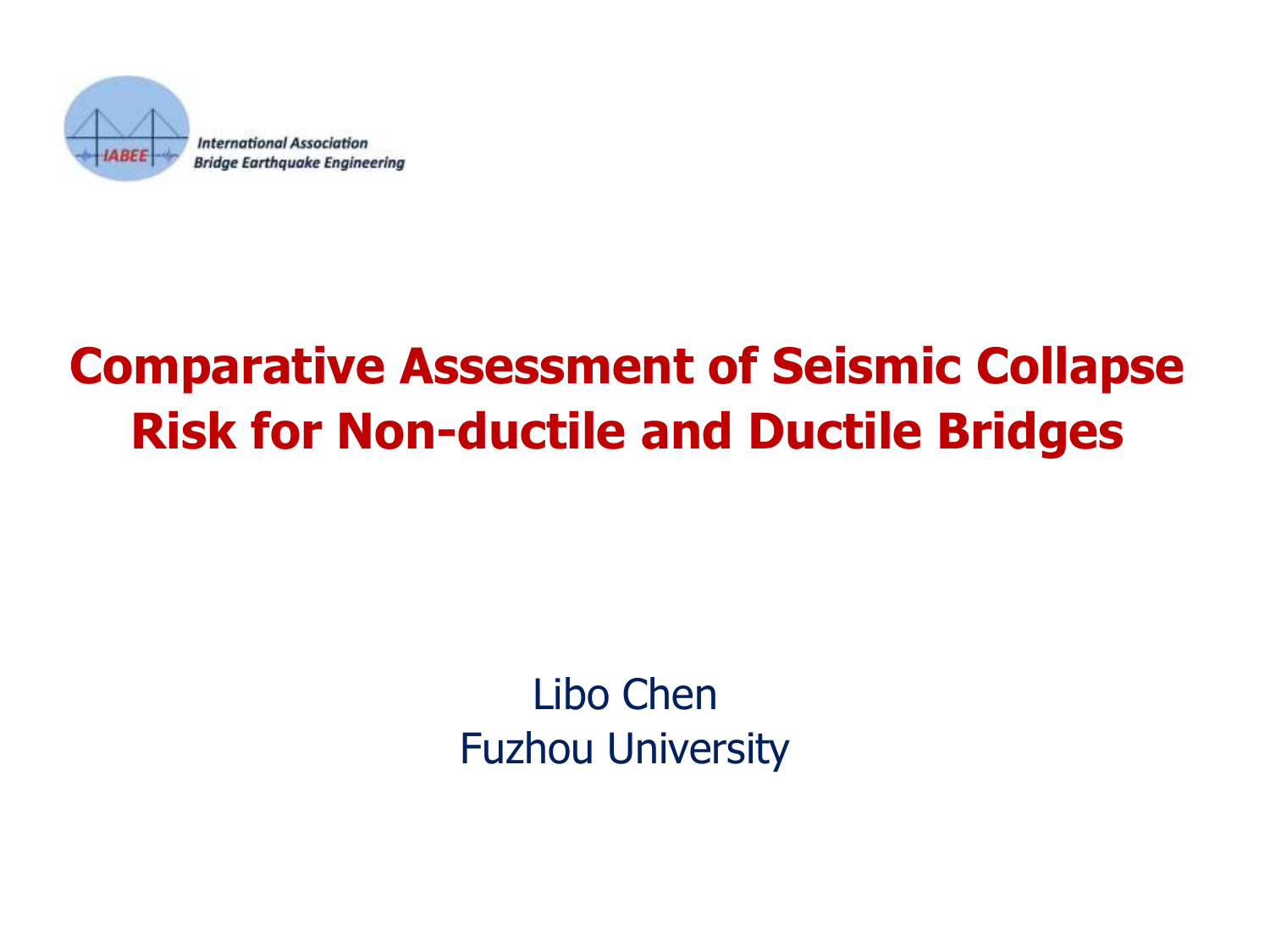

# **Outline**

- Introduction
- Proposition and verification of numerical models for bridge columns
- Seismic hazard model
- Seismic fragility model
- Seismic risk assessment of bridge structures
- Case study
- Conclusion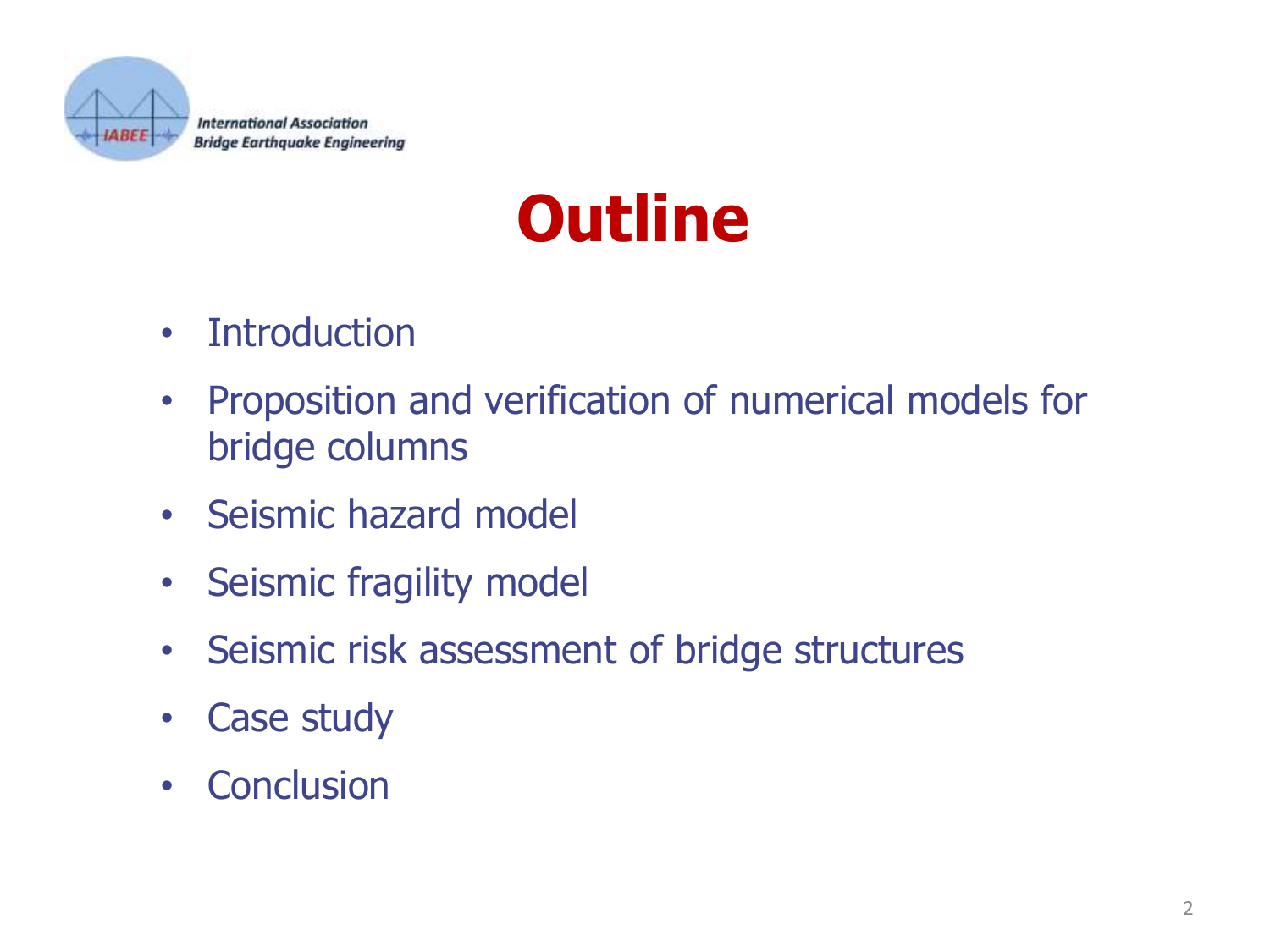

# **1. Introduction**

- Previous studies have shown that seismic performance of RC girder bridges are influenced by the ductility during earthquakes.
- How to establish collapse fragility model regarding different collapse criteria for the RC girder bridges with and without ductile detailing.
- According to the seismic hazard curve in a specific area, a comprehensive study of ductile and non-ductile bridges is conducted to determine whether the existing RC bridges have sufficient seismic capacity.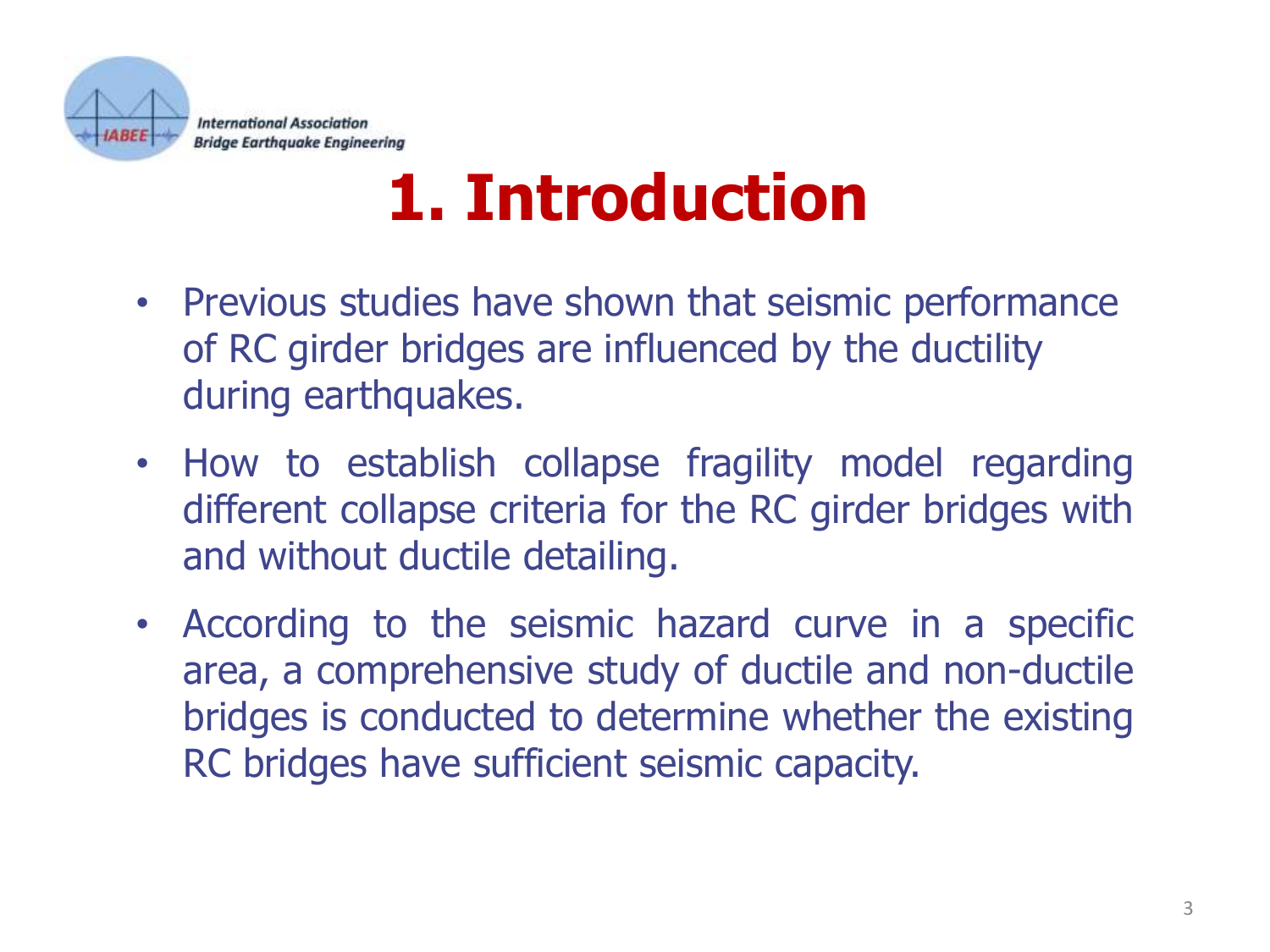

### **2. Proposition and verification of numerical models for bridge columns**

#### 2.1. Prediction of failure modes

| <b>Transverse</b><br><b>Reinforcement</b><br><b>Details</b> | <b>ACI conforming</b><br>details with 135°<br>hooks | <b>Closed hoops with</b><br>90° hooks       | <b>Other (including</b><br>lap spliced<br>transverse<br>reinforcement |
|-------------------------------------------------------------|-----------------------------------------------------|---------------------------------------------|-----------------------------------------------------------------------|
| $V_{\rm p}$ / $V_{\rm n} \le 0.6$                           | flexure failure                                     |                                             | flexure-shear failure   flexure-shear failure                         |
| $0.6 < V_p / V_n \leq 1$                                    |                                                     | flexure-shear failure flexure-shear failure | shear failure                                                         |
| $V_p / V_n > 1$                                             | shear failure                                       | shear failure                               | shear failure                                                         |

4 American Society of Civil Engineers (ASCE/SEI 41–06). Seismic rehabilitation of existing buildings. *American Society of Civil Engineers*: Reston, Virginia, 2013.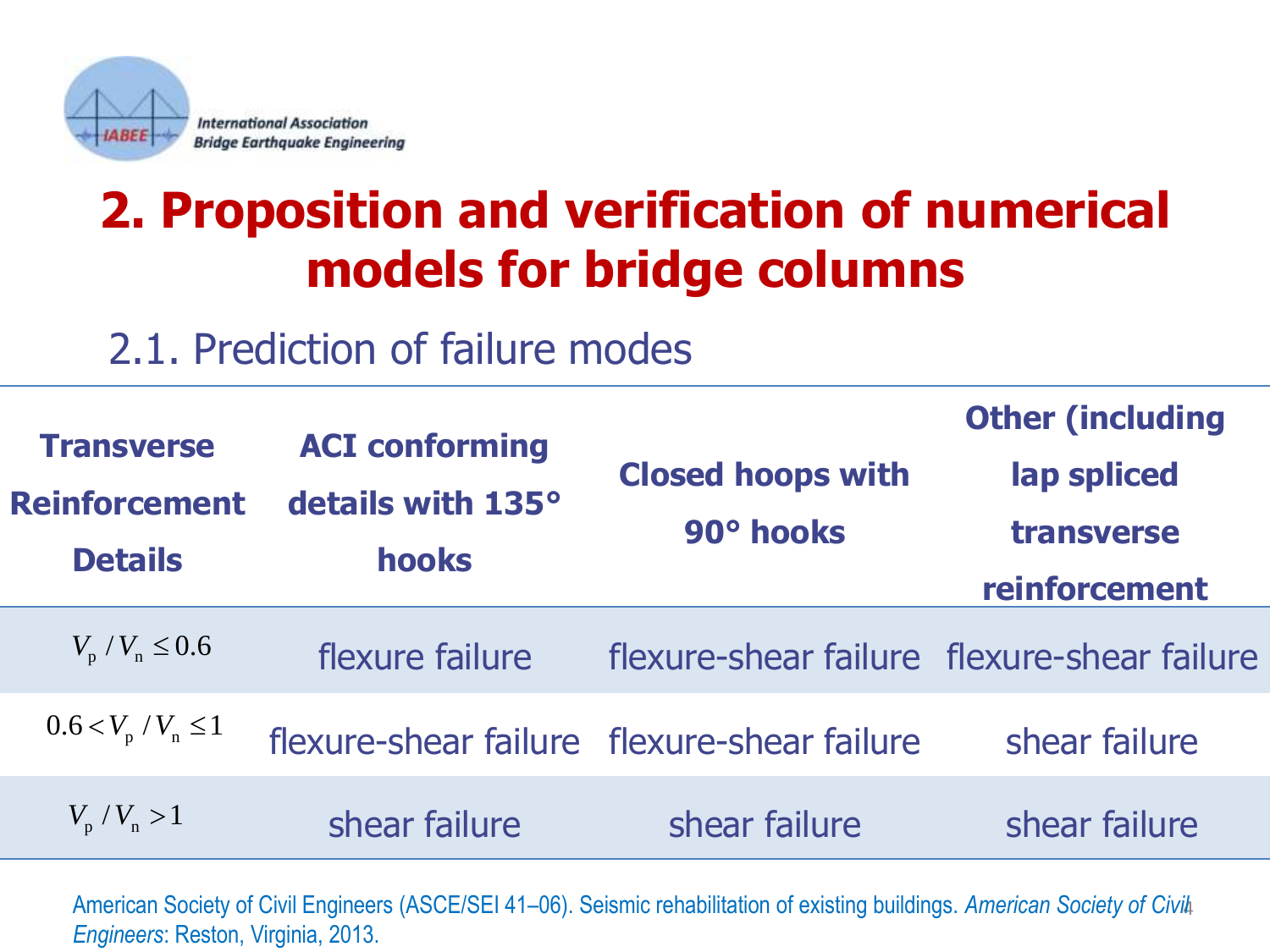#### 2.2 The finite element model of bridge

**International Association Bridge Earthquake Engineering** 

*IABEE* 



Fig.2 – The finite element model corresponding to various failure modes

ELWOOD K J. Modelling failures in existing reinforced concrete columns. *Canadian Journal of Civil Engineering*, 2004, 31(5):846-859.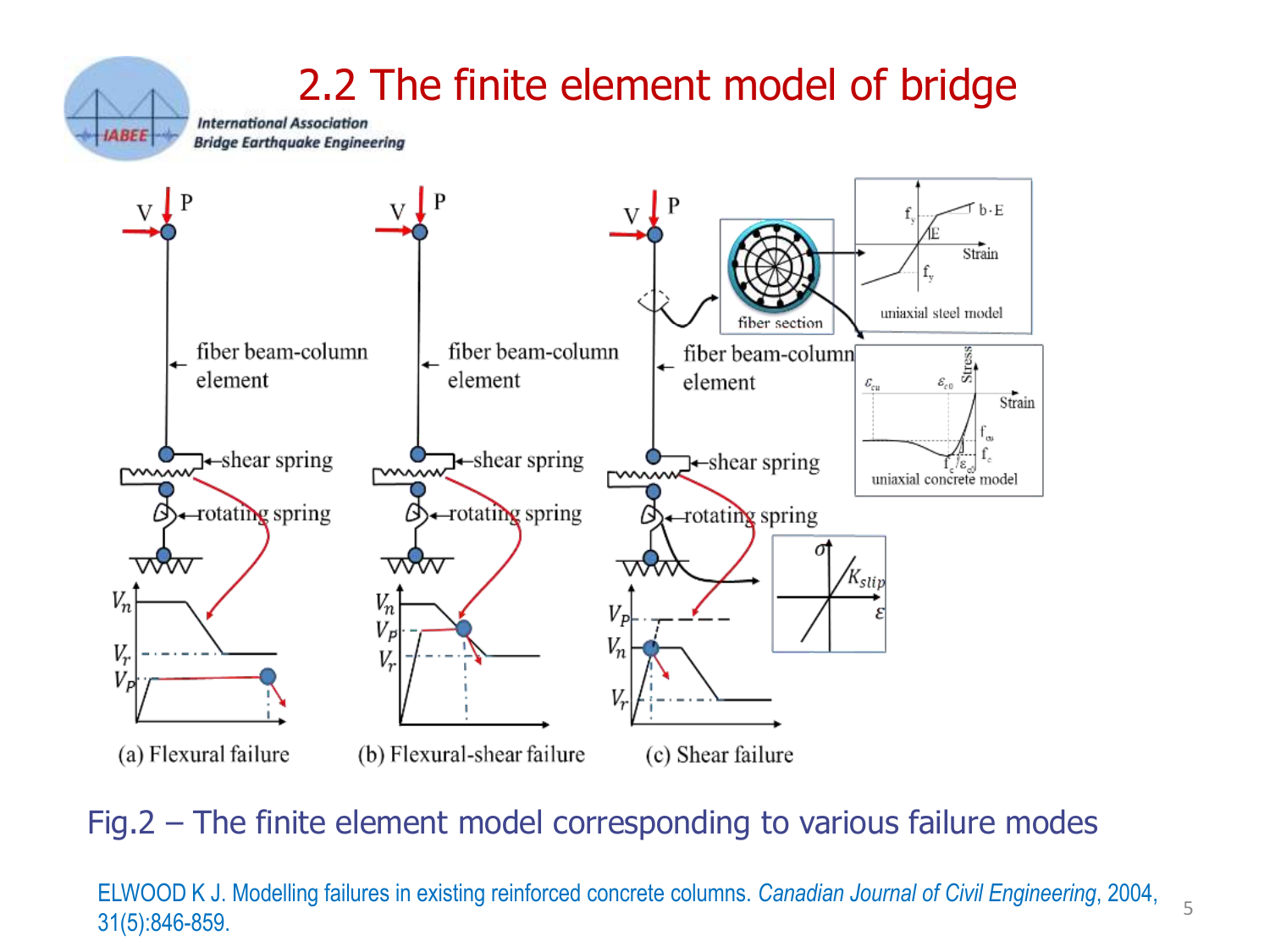# 2.3 Verification of different failure models

**Bridge Earthquake Engineering** 



(a) Shear failure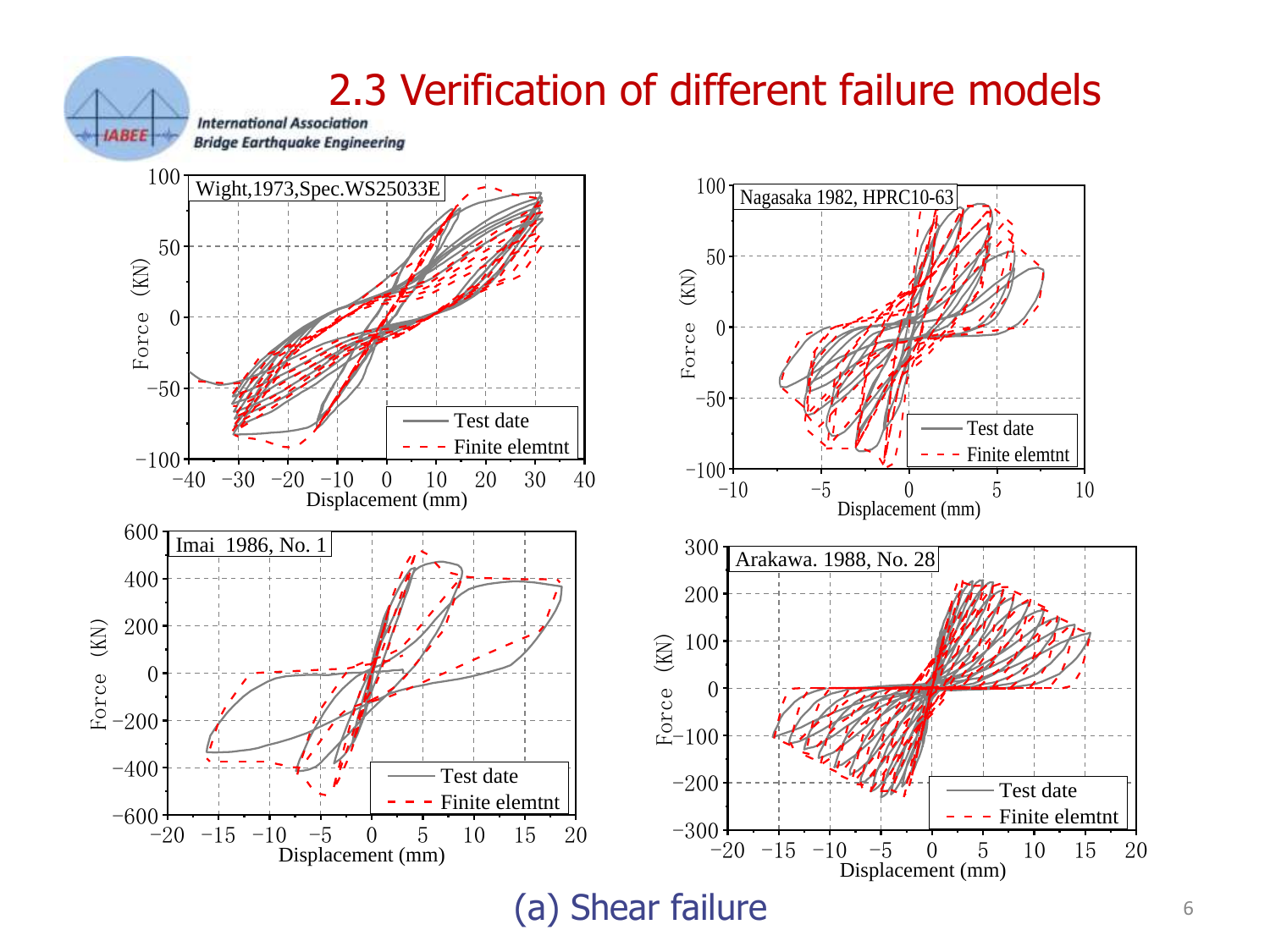

(b) Flexure–shear failure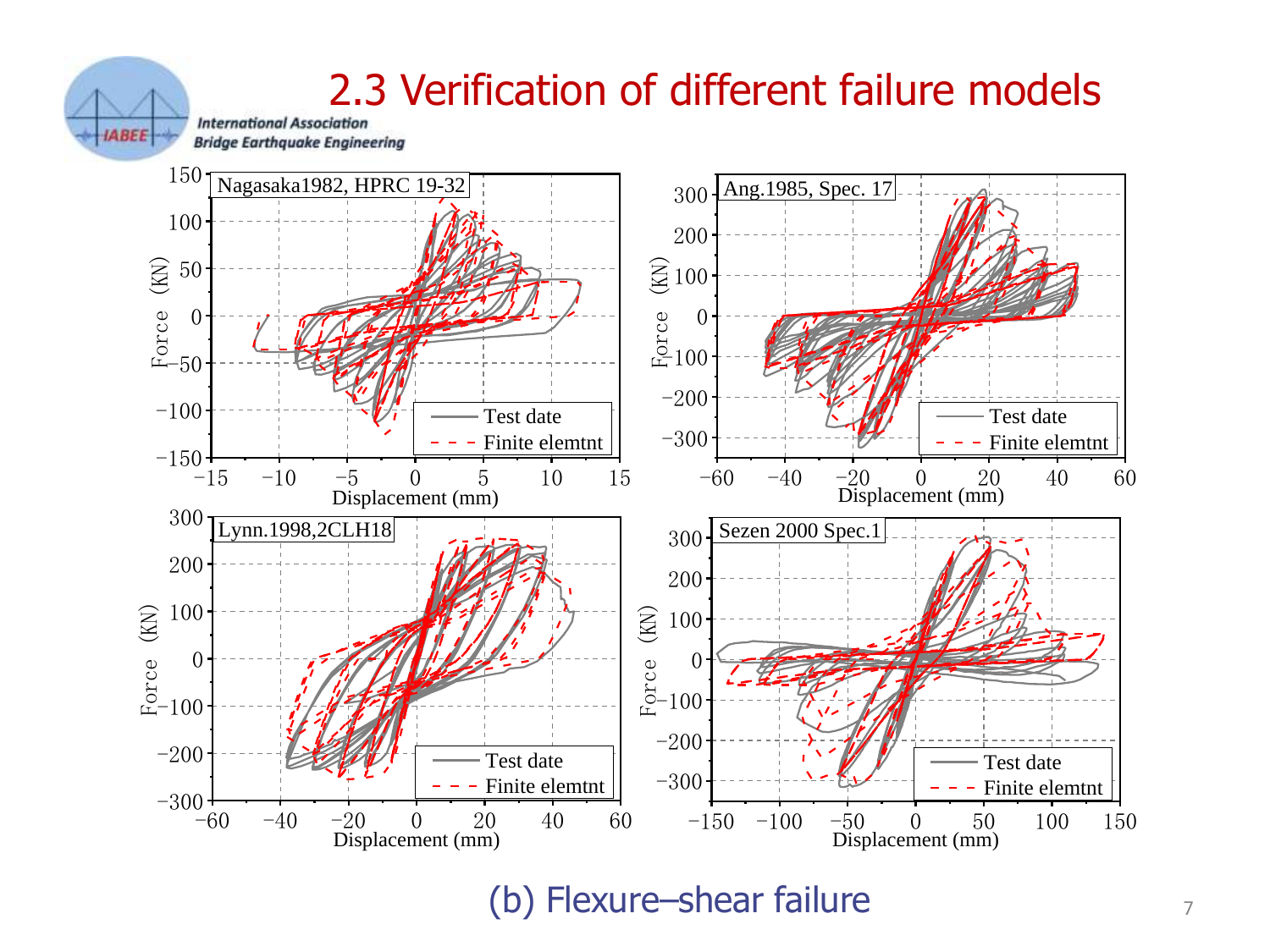

aduon siope dhu resiuudi she adation clope and recidul II SUITITES:  $\frac{1}{2}$   $\frac{1}{2}$   $\frac{1}{2}$   $\frac{1}{2}$   $\frac{1}{2}$   $\frac{1}{2}$   $\frac{1}{2}$   $\frac{1}{2}$   $\frac{1}{2}$   $\frac{1}{2}$   $\frac{1}{2}$   $\frac{1}{2}$   $\frac{1}{2}$   $\frac{1}{2}$   $\frac{1}{2}$   $\frac{1}{2}$   $\frac{1}{2}$   $\frac{1}{2}$   $\frac{1}{2}$   $\frac{1}{2}$   $\frac{1}{2}$   $\frac{1}{2}$  stied failule po  $\mathsf{Supp}\mathsf{C}$  and residual stical strength of the  $\vert$ degradation slope and residual shear strength of the  $f_n$ il.... initial stiffness, shear failure point, strength Displacement (mm) structure.

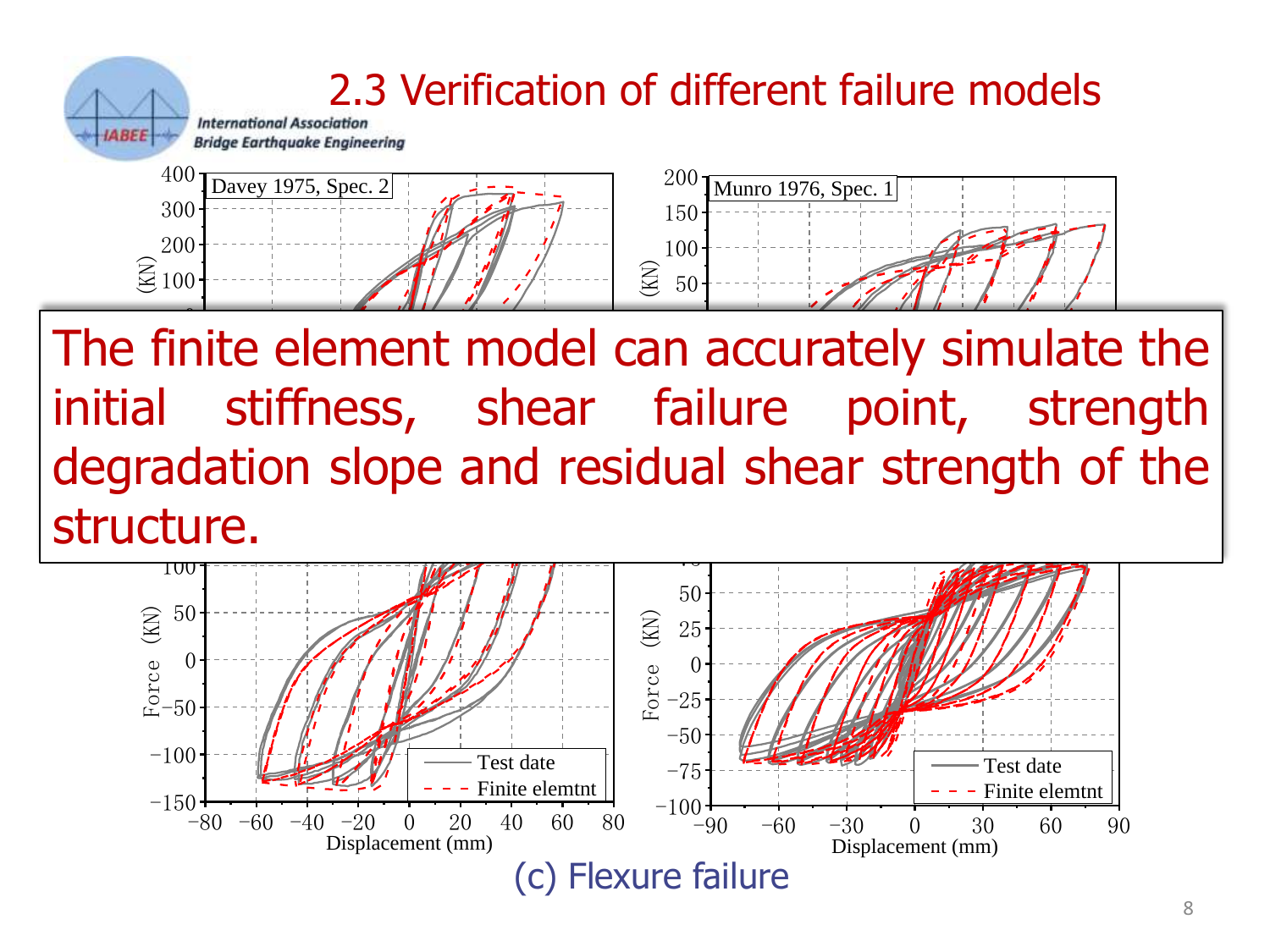

| Interrational Association                                                                                                                                                                                                   |
|-----------------------------------------------------------------------------------------------------------------------------------------------------------------------------------------------------------------------------|
| \n <b>Step 1: Seismic hazard model</b> \n                                                                                                                                                                                   |
| \n $H(a) = P[A \ge a]$ \n                                                                                                                                                                                                   |
| \n $H(a) = P[PGA \ge a] = v(IM) = k_0(IM)^{-k}$ \n                                                                                                                                                                          |
| \n $\begin{bmatrix}\n k = \frac{\ln(V_{DBE} / V_{MCE})}{\ln(IM_{DBE} / IM_{MCE})} \\  \ln(k_0) = \frac{\ln(IM_{DBE}) \cdot \ln(V_{MCE}) - \ln(IM_{MCE}) \cdot \ln(V_{DBE})}{\ln(IM_{DBE} / IM_{MCE})} \\  \end{bmatrix}$ \n |
| \n $\frac{dH(a)}{d(IM)} = k_0 k(IM)^{-(k+1)}$ \n                                                                                                                                                                            |
| \n        ELA B. Assessing the collapse risk of California's existing reinforced concrete frame structures: metrics for seismic safety positions. <i>California: Stanford University</i> , 2008.\n                          |

$$
\begin{aligned}\n\text{Eylonol Association} \\
\text{Example: } \mathbf{B} & \mathbf{B} & \mathbf{B} \\
\text{Example: } \mathbf{B} & \mathbf{B} \\
\text{Example: } \mathbf{B} & \mathbf{B} \\
\text{Example: } \mathbf{B} & \mathbf{B} \\
\text{Example: } \mathbf{B} & \mathbf{B} \\
\text{Example: } \mathbf{B} & \mathbf{B} \\
\text{Example: } \mathbf{B} & \mathbf{B} \\
\text{Example: } \mathbf{B} & \mathbf{B} \\
\text{Example: } \mathbf{B} & \mathbf{B} \\
\text{Example: } \mathbf{B} & \mathbf{B} \\
\text{Example: } \mathbf{B} & \mathbf{B} \\
\text{Example: } \mathbf{B} & \mathbf{B} \\
\text{Example: } \mathbf{B} & \mathbf{B} \\
\text{The image of } \mathbf{B} \\
\text{The image of } \mathbf{B} \\
\text{The image of } \mathbf{B} \\
\text{The image of } \mathbf{B} \\
\text{The image of } \mathbf{B} \\
\text{The image of } \mathbf{B} \\
\text{The image of } \mathbf{B} \\
\text{The image of } \mathbf{B} \\
\text{The image of } \mathbf{B} \\
\text{The image of } \mathbf{B} \\
\text{The image of } \mathbf{B} \\
\text{The image of } \mathbf{B} \\
\text{The image of } \mathbf{B} \\
\text{The image of } \mathbf{B} \\
\text{The image of } \mathbf{B} \\
\text{The image of } \mathbf{B} \\
\text{The image of } \mathbf{B} \\
\text{The image of } \mathbf{B} \\
\text{The image of } \mathbf{B} \\
\text{The image of } \mathbf{B} \\
\text{The image of } \mathbf{B} \\
\text{The image of } \mathbf{B} \\
\text{The image of } \mathbf{B} \\
\text{The image of } \mathbf{B} \\
\text{The image of } \mathbf{B} \\
\text{The image of } \mathbf{B} \\
\text{The image of } \mathbf{B} \\
\text{The image of } \mathbf{B} \\
\text{The image of } \mathbf{B} \\
\text{The image of } \mathbf{B} \\
\text{The image of } \mathbf{B} \\
\text{The image of } \mathbf{B} \\
\
$$

9 LIEL A B. Assessing the collapse risk of California's existing reinforced concrete frame structures: metrics for seismic safety decisions. *California: Stanford University*, 2008.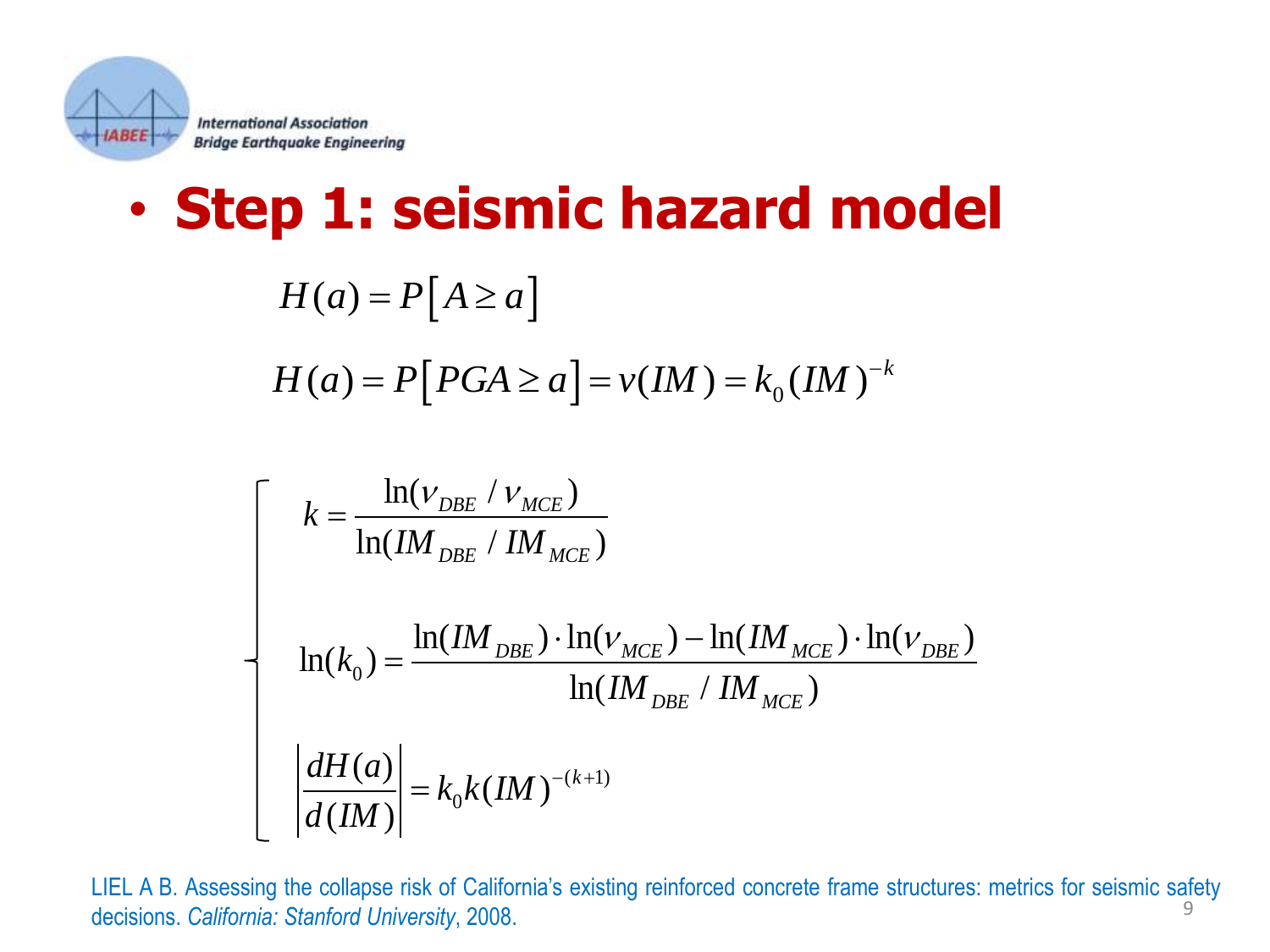

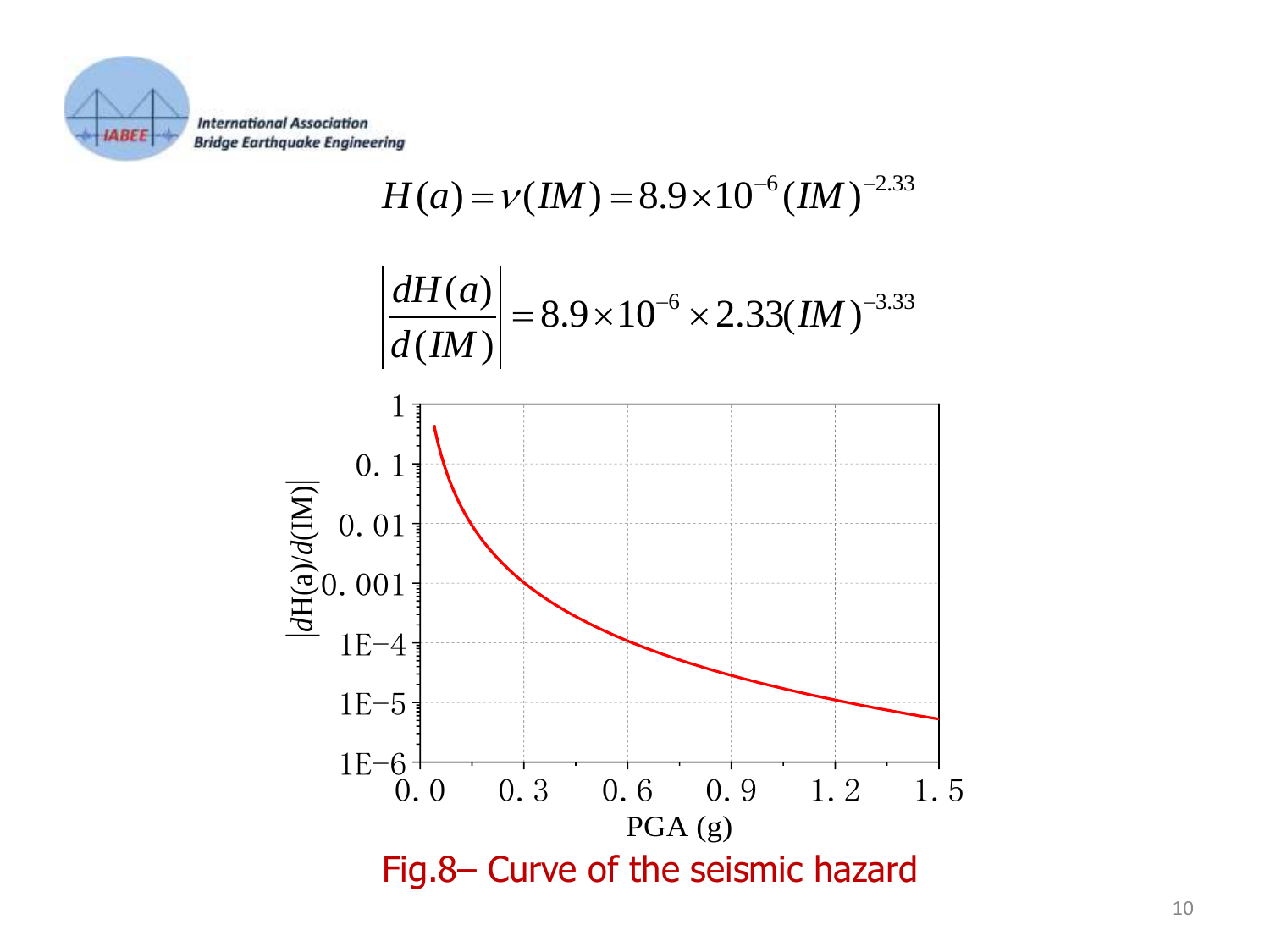

### • **Step 2: seismic fragility model of bridge structure**

$$
P\left[D \ge C | IM\right] = \Phi\left[\frac{\ln(IM) - \ln(m)}{\beta}\right]
$$

The seismic fragility analysis is to find the probability of a structure reaching or exceeding a certain state of damage under a given GM intensity.

11 ZAKERI B, PADGETT J E, AMIRI G G. Fragility analysis of skewed single-frame concrete box-girder bridges. *Journal of Performance of Constructed Facilities*, 2014, 28(3):571-582.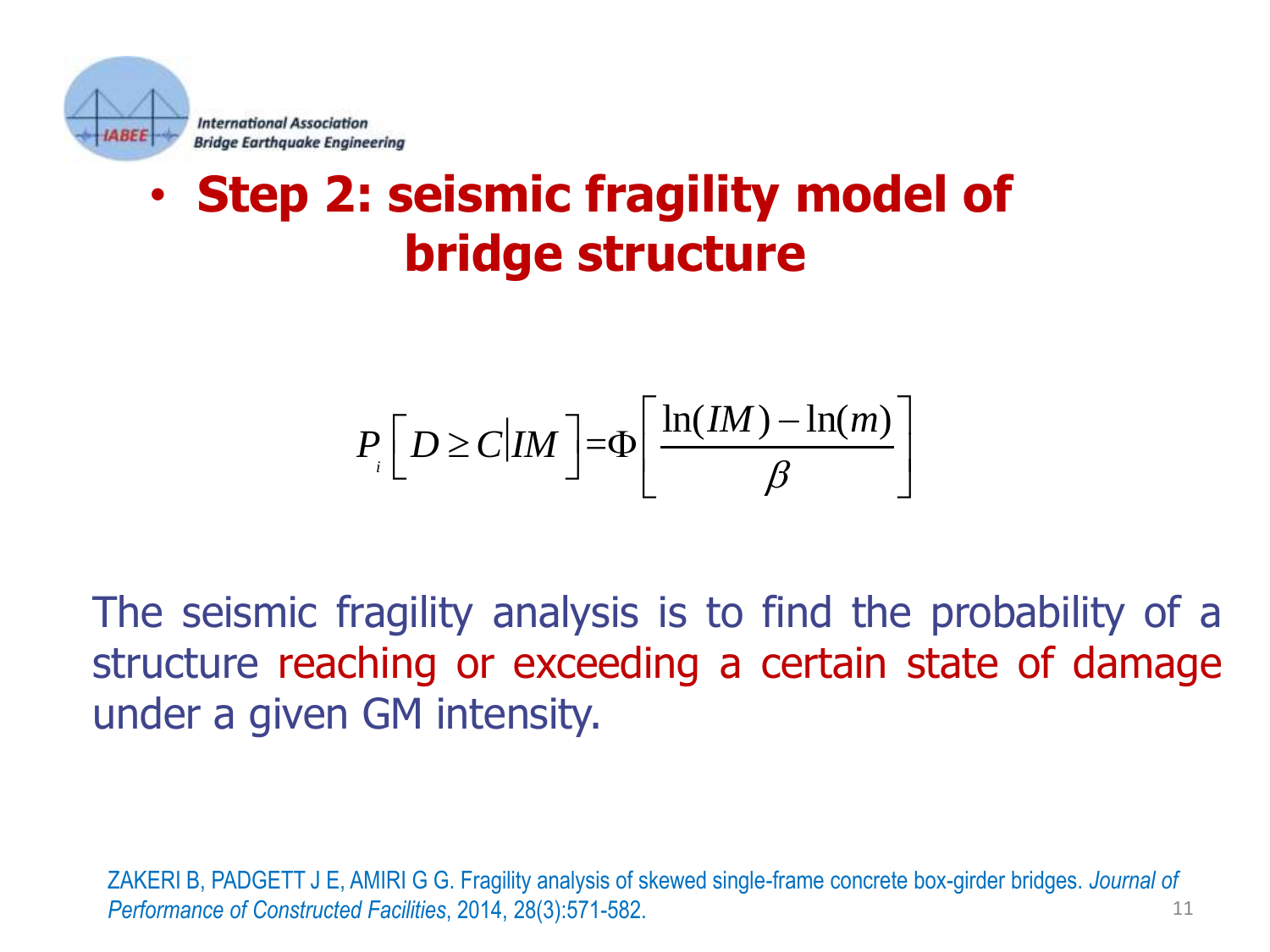# • **Step 3: seismic risk assessment of bridge structures**



12 EADS1 L, MIRANDA E, KRAWINKLER H, et al. An efficient method for estimating the collapse risk of structures in seismic regions. *earthquake engineering & structural dynamics*,2013, 42:25–41.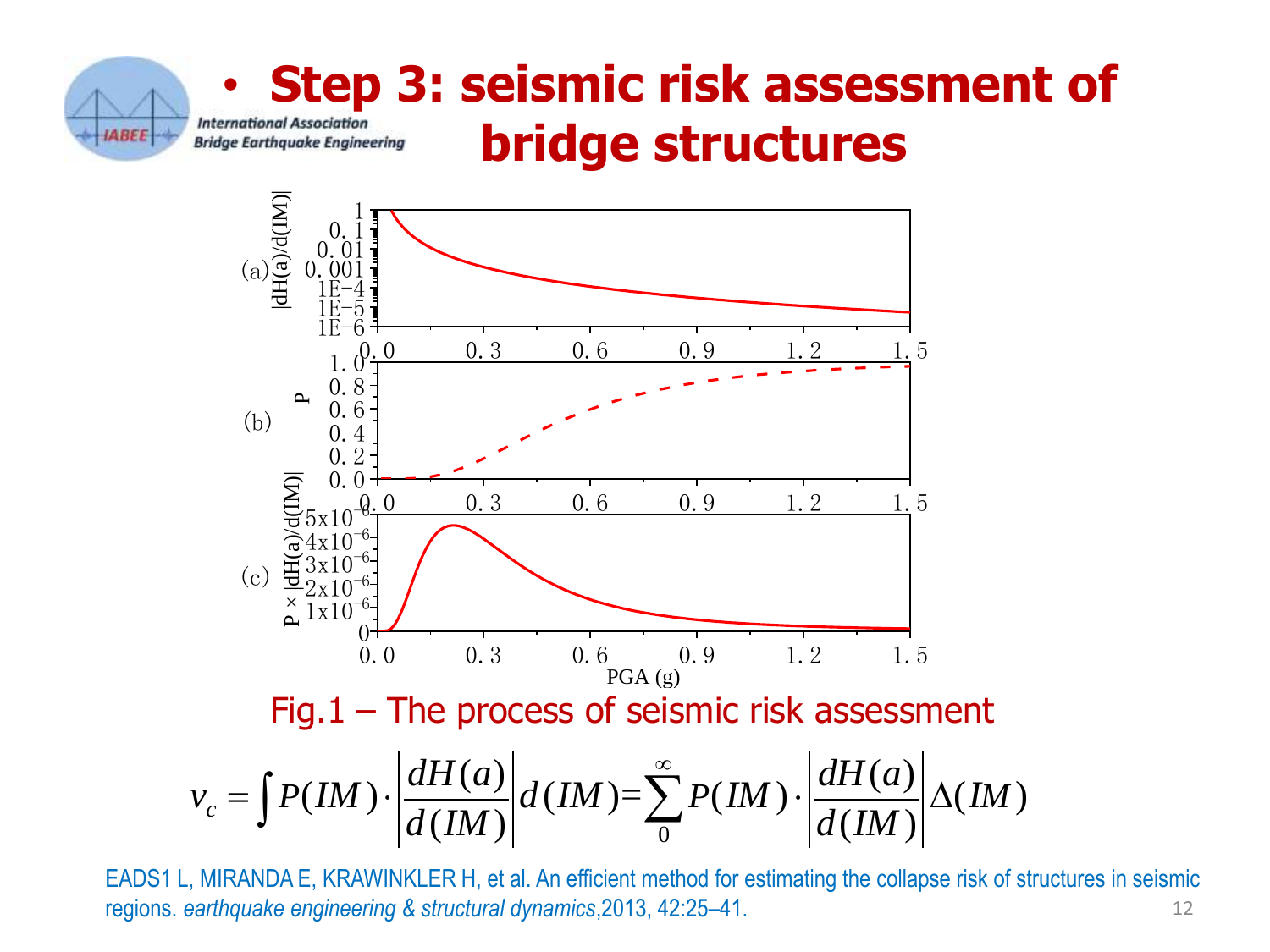

## 4.1 Design details and simulation of bridge (1) Numerical models of three-span simply supported girder bridge



Fig.4 – Configuration details of the designed bridge

13

CHEN Libo. Seismic fragility analysis for highway bridges in Wenchuan region. *Southwest Jiaotong University*,2012. (in Chinese)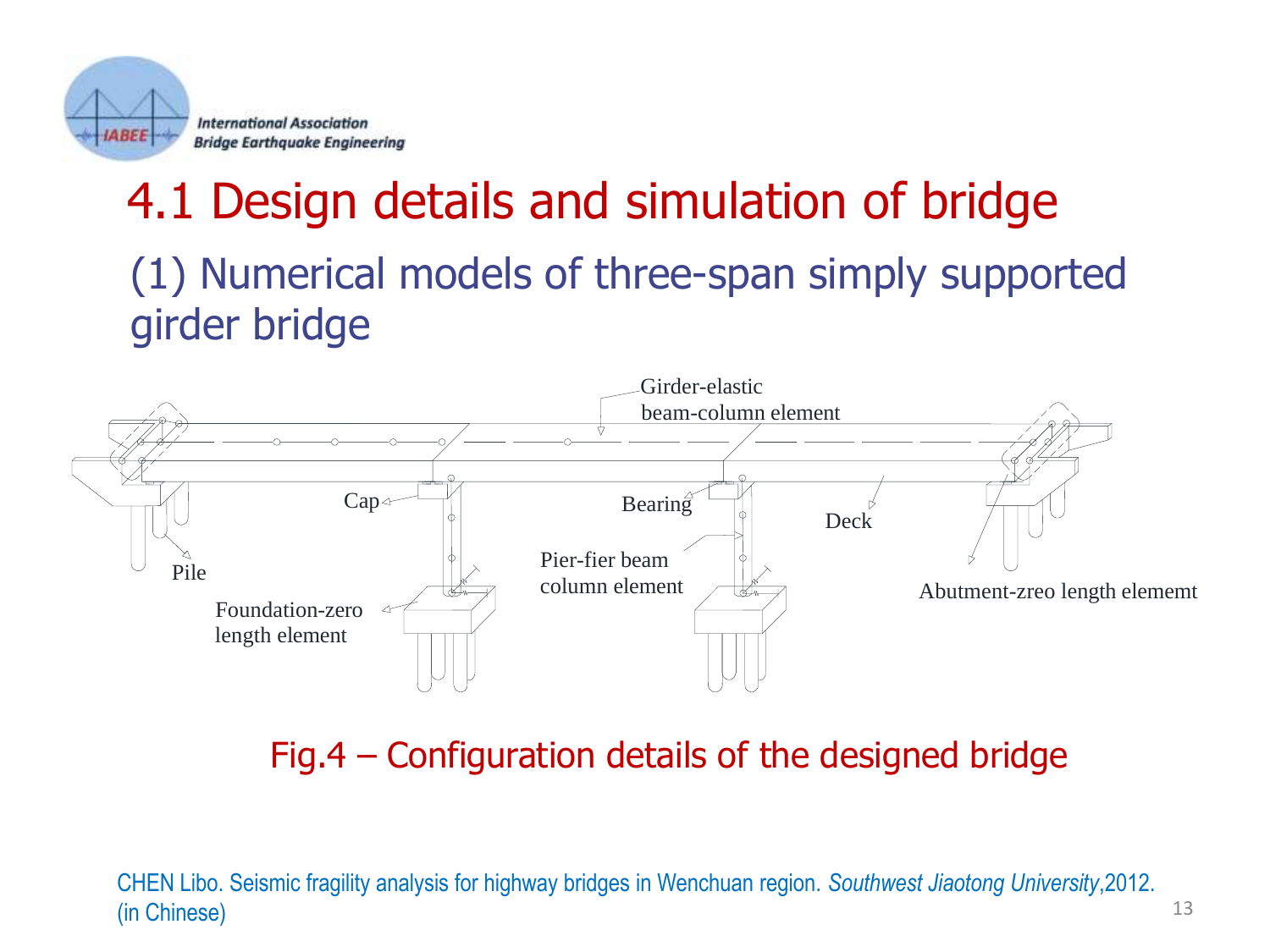#### **International Association Bridge Earthquake Engineering**

#### (2) Uncertainty of structural parameters

Table 3 – Structural parameters and Distributions Incorporated in the Bridge Model

| Parameter                                                                            | <b>Distribution</b>           | Distribution parameter |                   |
|--------------------------------------------------------------------------------------|-------------------------------|------------------------|-------------------|
|                                                                                      | type                          | P <sub>1</sub>         | P <sub>2</sub>    |
| Concrete strength (MPa)                                                              | <b>Normal</b><br>distribution | 25(35)                 | 4.5(4.5)          |
| Shear elastic modulus of bearing (MPa)                                               |                               | 1.18                   | 0.16              |
| Damping ratio                                                                        |                               | 0.045                  | 0.0125            |
| expansion joint width (mm)                                                           |                               | 40                     | 4                 |
| Longitudinal reinforcement ratio                                                     |                               | $0.4\% (1.0\%)$        | $1.0\%$ $(2.2\%)$ |
| Transverse reinforcement ratio                                                       | uniform<br>distribution       | $0.1\% (0.4\%)$        | $0.3\% (1.2\%)$   |
| Concrete density                                                                     |                               | 0.9                    | 1.1               |
| Abutment initial stiffness (kN/mm/m)                                                 |                               | 11.5                   | 28.5              |
| Proportional coefficient of foundation<br>horizontal resistance (kN/m <sup>4</sup> ) |                               | 60000                  | 100000            |
| Longitudinal reinforcement yield strength<br>(MPa)                                   | Lognormal<br>distribution     | 5.7(5.8)               | 0.1(0.1)          |
| Transverse reinforcement yield strength<br>(MPa)                                     |                               | 5.5(5.7)               | 0.1(0.1)          |

Note: The value in bracket of Table 3 is from the ductile girder bridge.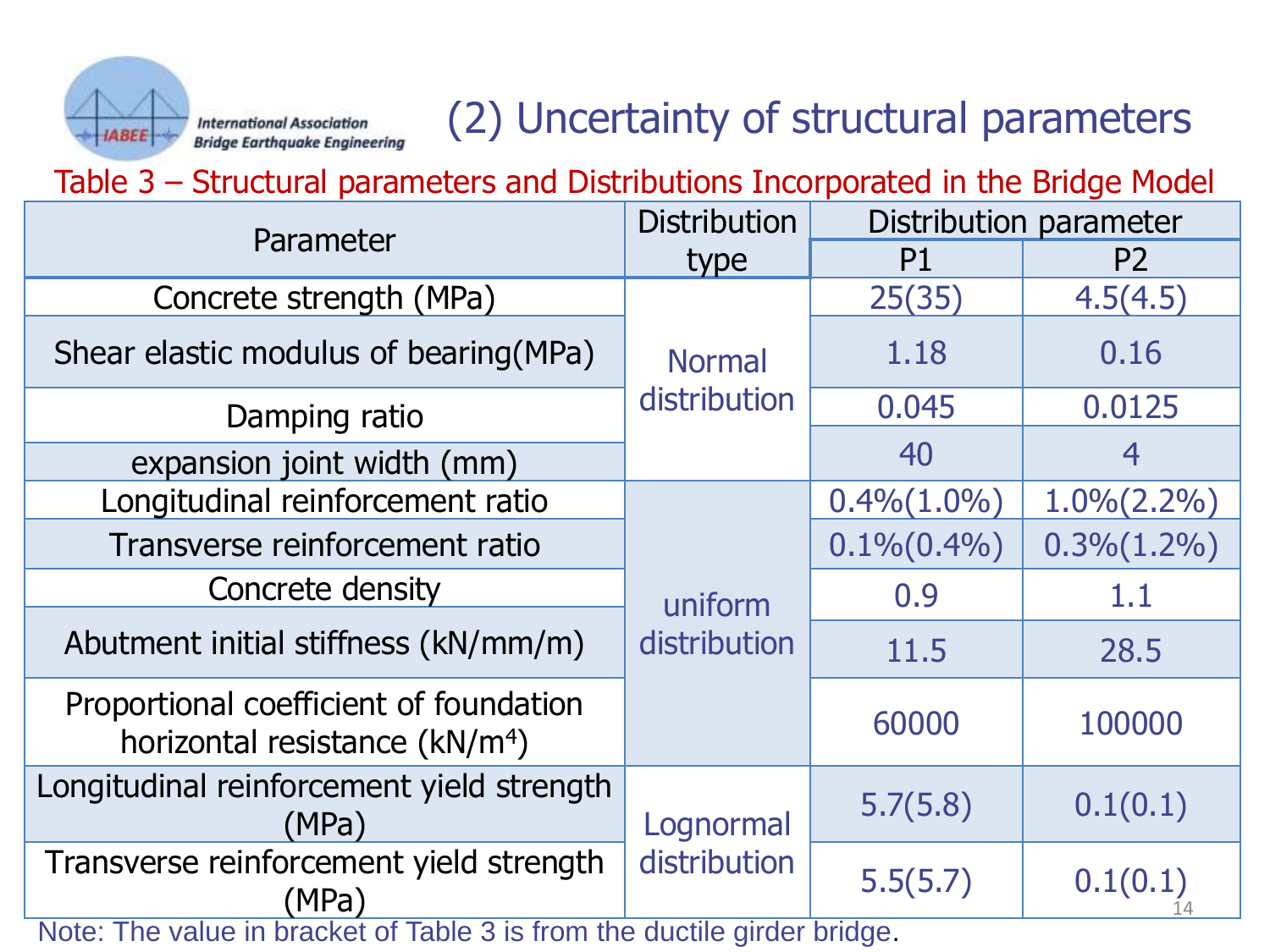

#### (3) Selection of ground motion



(a)Response spectra of far-field ground motions (b) Response spectra of near-field ground motions

Fig.5 – Response spectrum of ground motions

Sixty near-fault records and sixty far-field records were selected from the (PEER) Ground Motion Database and the European Ground Motion Database.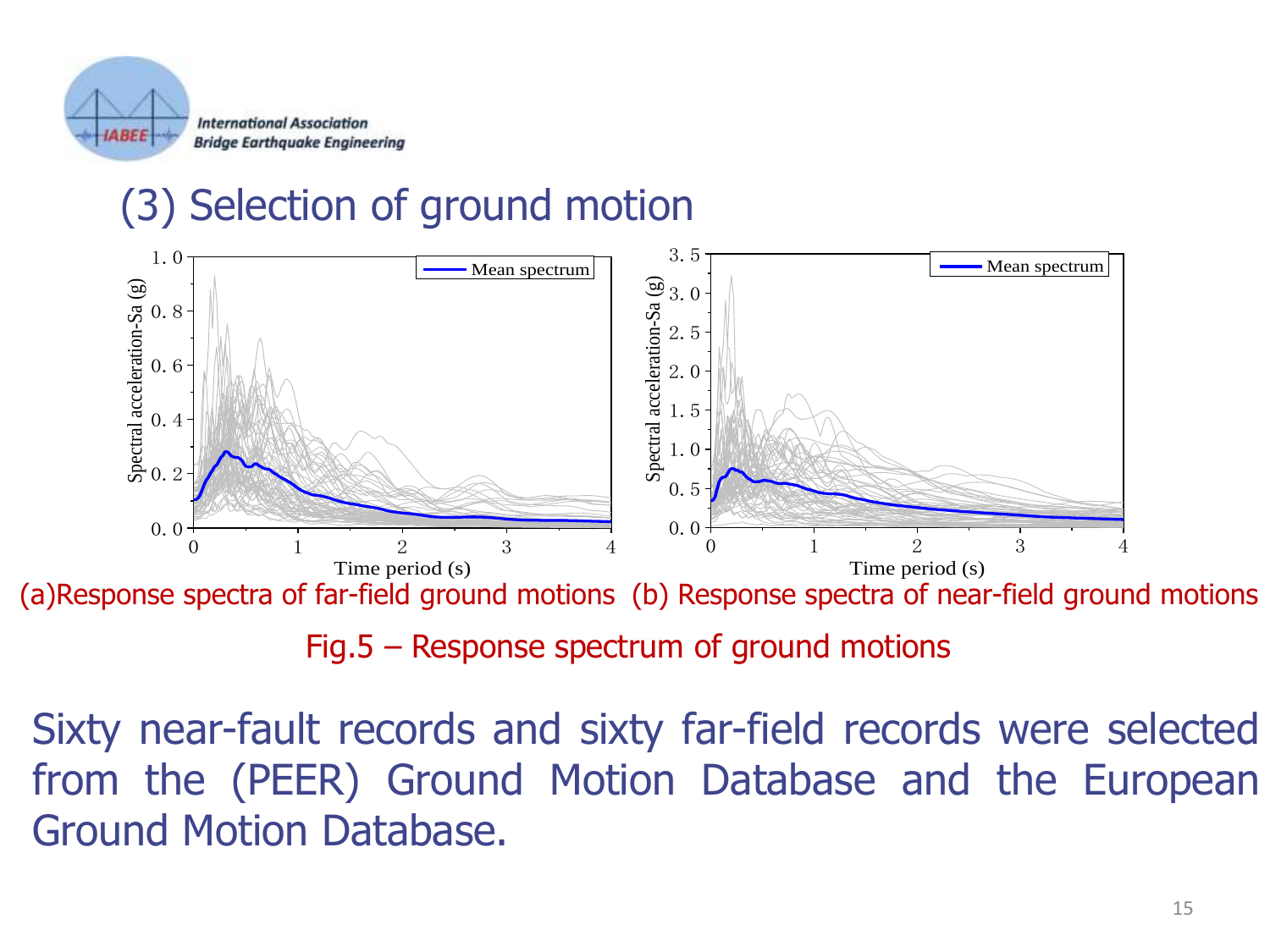

### 4.2 Collapse fragility analyses of bridge system The sideway and vertical collapse of the pier or the relative displacement of girder exceeds support length are defined as the collapse criteria of the bridge. (1) Collapse performance assessment procedure



#### Fig.6 – IDA curves

ZHU L, ELWOOD K J, HAUKAAS T. Classification and seismic safety evaluation of existing reinforced concrete columns. *Journal of Structural Engineering*, 2007, 133(9): 1316-1330.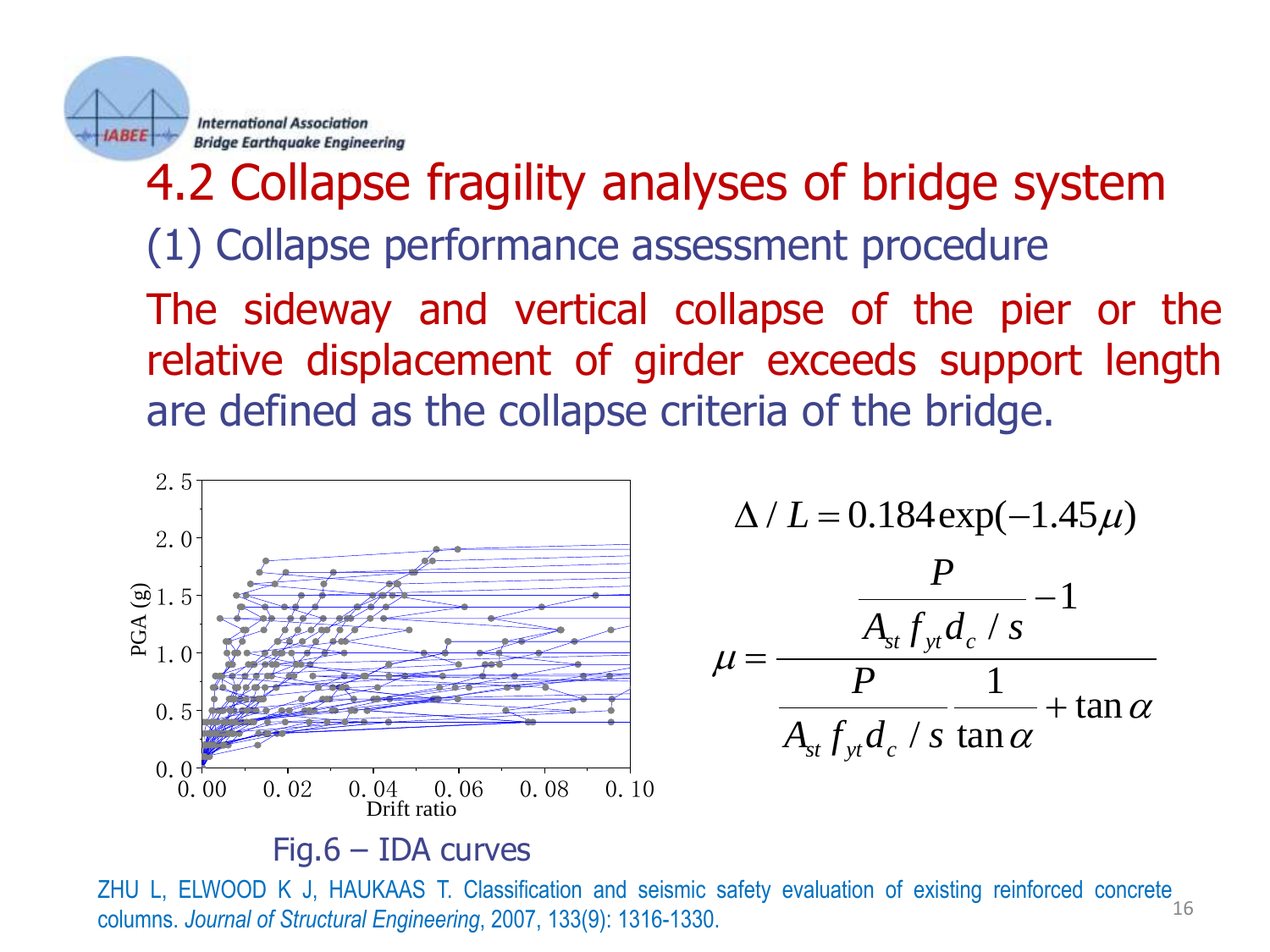

#### Table 4 – Fragility model parameters for non-ductile and ductile bridges

| Parameter                                 | Non-ductile<br>Far field | Non-ductile<br>near fault | Ductile far<br>field | Ductile near<br>fault |
|-------------------------------------------|--------------------------|---------------------------|----------------------|-----------------------|
| Median value $m$                          | 1.54                     | 0.52                      | 1.68                 | 0.69                  |
| Logarithmic<br>standard deviation $\beta$ | 1.28                     | 0.59                      | 0.96                 | 0.44                  |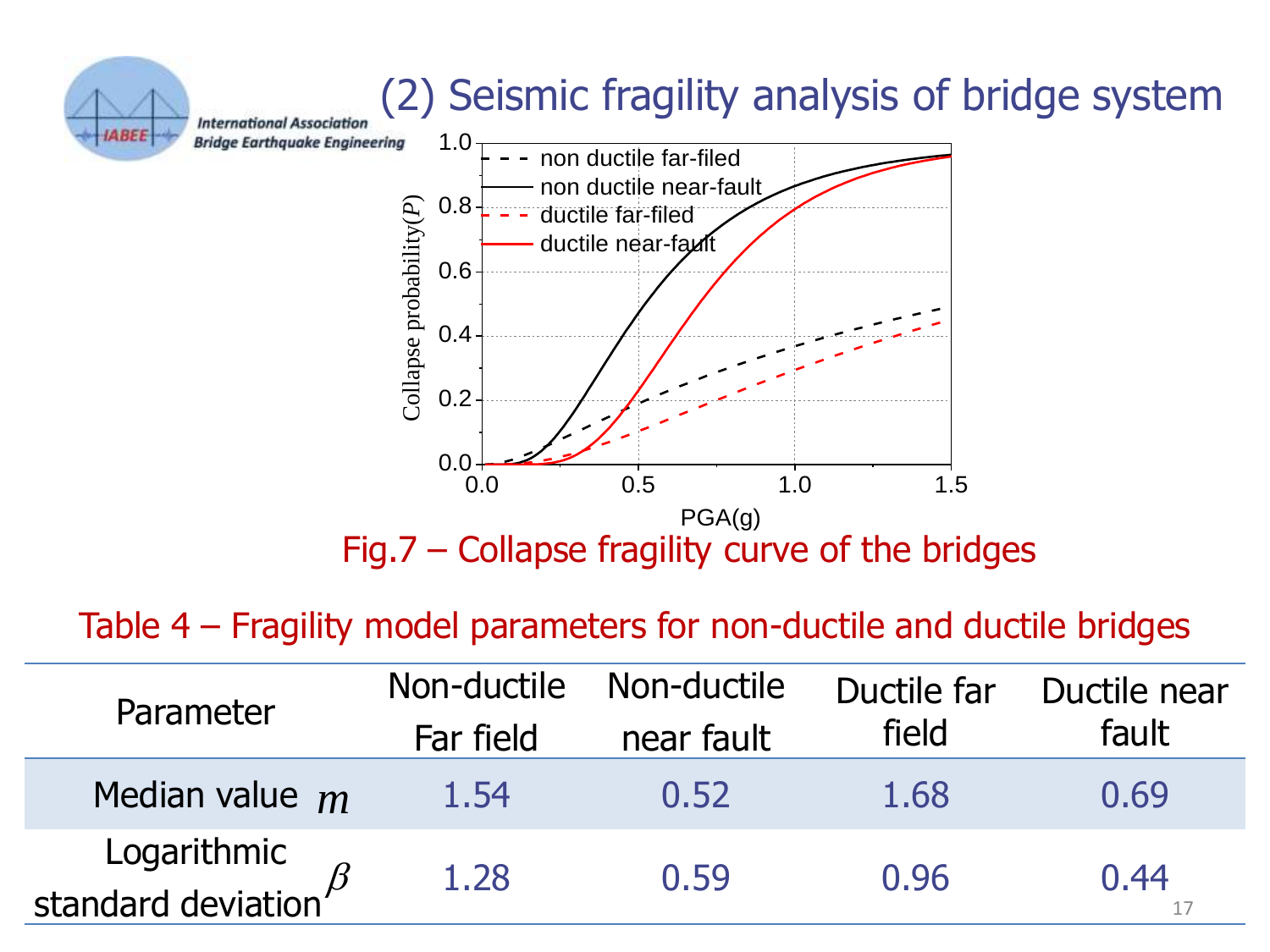

Fig.9 – Seismic collapse deaggregation plot of the bridge

$$
v_c = H(m) \exp(1/2k^2 \beta^2)
$$

#### Table 5 – Mean annual collapse probability of bridge

| Mean annual          | Non-ductile                             | <b>Ductile</b> | Non-ductile                                 | Ductile |
|----------------------|-----------------------------------------|----------------|---------------------------------------------|---------|
| collapse probability | far field                               | far field      | near field near field                       |         |
| $V_C$                | $2.78\times10^{-4}$ $3.24\times10^{-5}$ |                | $1.05 \times 10^{-4}$ $3.57 \times 10^{-5}$ |         |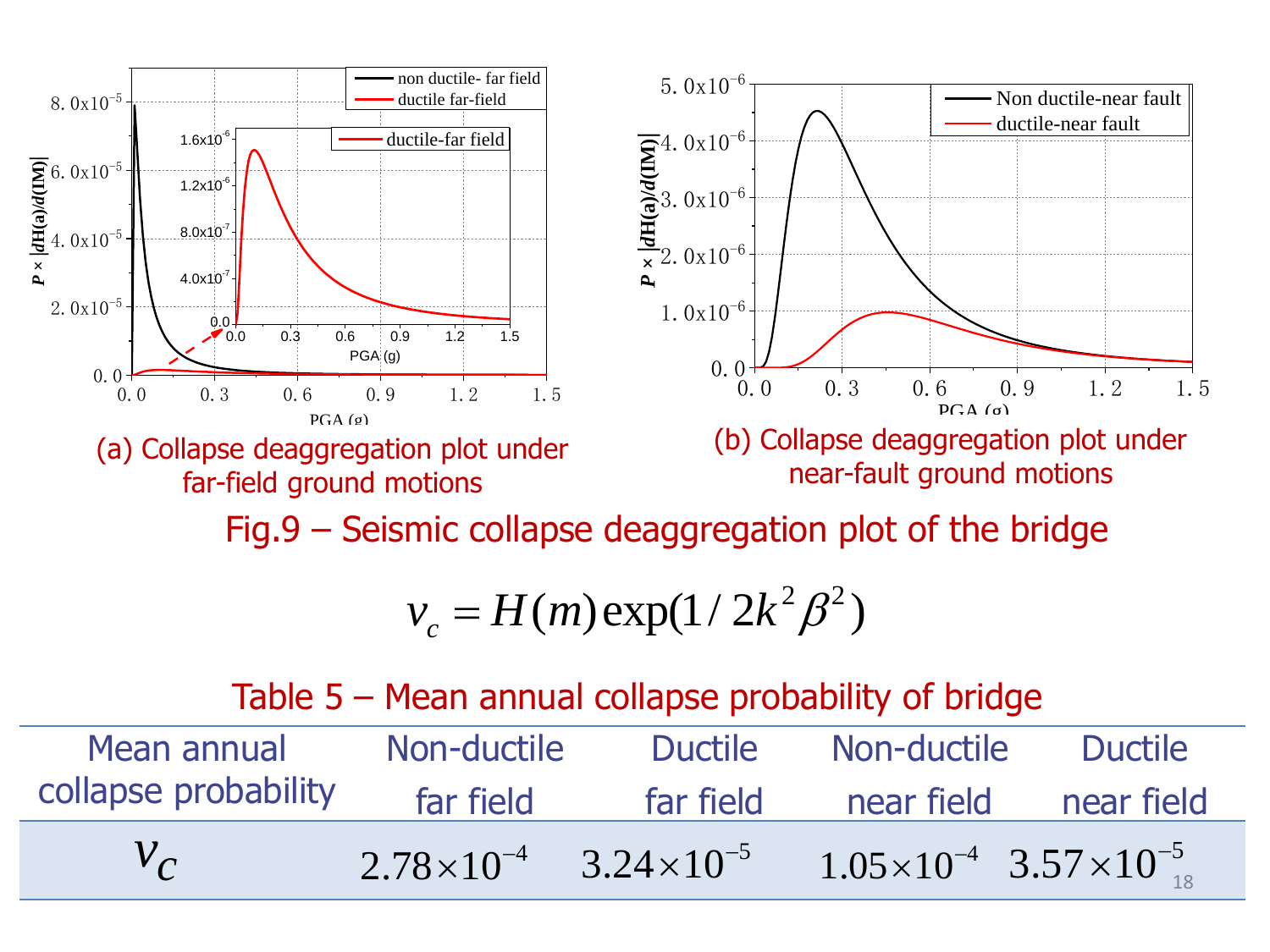

# **5. Conclusions**

- The finite element models of the pier columns are established and compared with the experimental data of flexure failure, flexure-shear failure and shear failure. The numerical model provide acceptable accurate solution on simulating the static response of its three failure modes.
- The structural collapse deaggregation is not only related to the collapse probability of the structure under certain ground motion intensity, but also to the occurring probability of the ground motion intensity exceeding a given threshold.
- The mean annual collapse frequency of ductile girder bridges is smaller than that of non-ductile girder bridges. The seismic behavior and seismic collapse safety of bridges could be improved with ductile detailing.